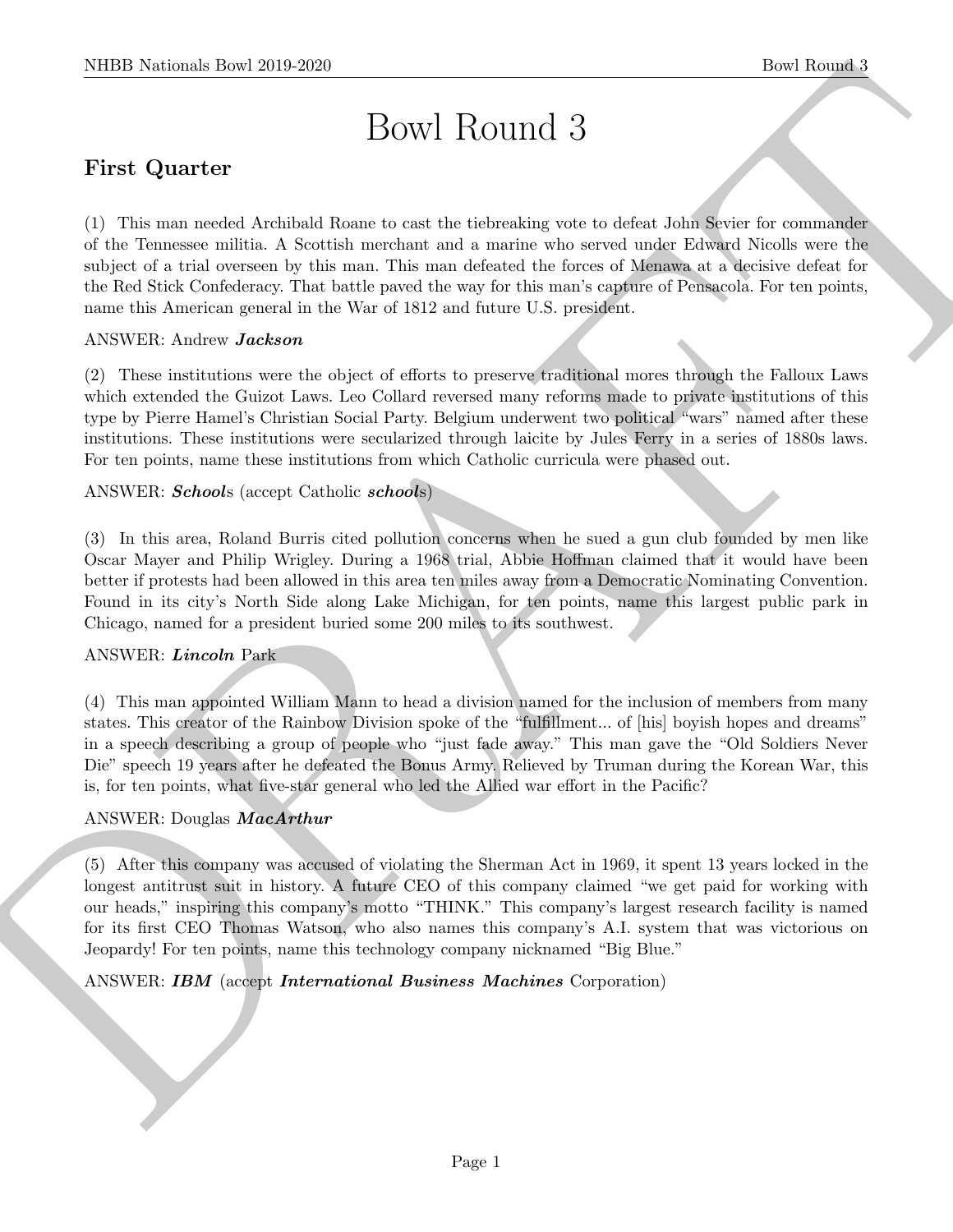(6) The Grey Wolves bombed the Erawan Shrine after people of this ethnicity were deported from Thailand. Rebiya Khan was accused of leading these people in a 2009 riot which was sparked by allegations that men of this ethnicity raped two women. The Republic of East Turkestan is a proposed independent state for these people, who mostly live in a province governed from Urumqi. For ten points, name this minority who live in the Xinjiang Autonomous Region of China.

#### ANSWER: Uyghurs [WEE-goorz]

(7) An attempted assassination of this man while at 56 Hope Road is explored in A Brief History of Seven Killings by Marlon James. This musician joined People's National Party leader Michael Manley and Manley's political rival Edward Seaga at a 1978 Peace Concert. As a symbol of black resistance, this singer wrote a song about Black U.S. cavalry regiments titled "Buffalo Soldier." Bunny Wailer and Peter Tosh were bandmates of, for ten points, what Reggae artist of "One Love"?

#### ANSWER: Bob Marley

(8) A black woman gave this man a bouquet of flowers which he accepted while speaking at the Independent Order of Pole-Bearers Association. This man's most decisive victory came against Samuel Sturgis at the Battle of Brice's Crossroads. Lionel Booth's interracial forces were massacred by this man at Fort Pillow. An organization founded by this man in Pulaski, Tennessee in 1868 named him Grand Wizard. For ten points, name this Confederate Civil War general who founded the Ku Klux Klan.

#### ANSWER: Nathan Bedford Forrest

(9) A Fluxus artist from this country prompted audience members to cut away her clothing with scissors in Cut Piece. Many Infinity Rooms have been made by a polka dot-loving artist from this country. Annie Leibovitz photographed a performance artist from this country naked next to her husband hours before his assassination in 1980. For ten points, name this home country of Yayoi Kusama and the wife of John Lennon, Yoko Ono.

#### ANSWER: Japan

NIBB Notionals how 2019-2020<br>
(b) These United Research States where points and the simulation were also included with the main of the simulation of the simulation of the simulation of the simulation of the simulation of (10) This king married a woman who had earlier been married to a knight named John Grey of Groby, who died at the Second Battle of St. Albans. Two of this man's sons died mysterious deaths during the reign of his brother and became known as the Princes in the Tower. This husband of Elizabeth of Woodville defeated Henry VI at the Battle of Tewkesbury, bringing an end to the House of Lancaster. For ten points, name this king of the House of York, the elder brother of Richard III.

#### ANSWER: Edward IV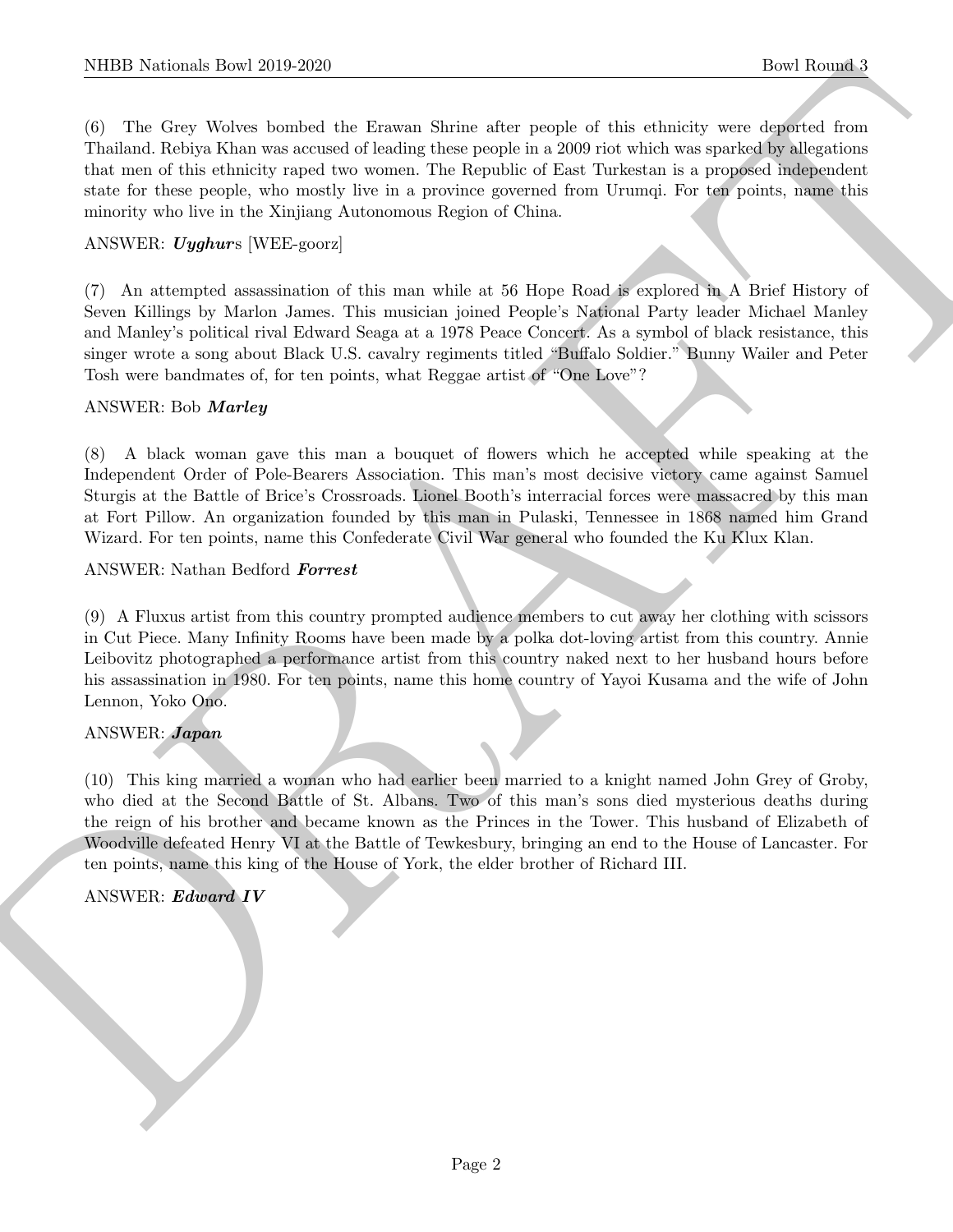# Second Quarter

NIBB Notional: David 2010-2020<br>
Second. Quart for<br>
Constant (Somitation, and as large an since the London Constant (Somitation (Somitation About)<br>
Upsing in Folad Constant in the probability contrained the London Second I (1) A speech in which this ruler exclaimed, "Gentlemen, let us have no dreams!" sparked the January Uprising in Poland. On the day of his death, this monarch signed the Loris-Melikov Constitution, though his reactionary successor had it repealed. This monarch created local government councils known as zemstvos in his 1861 Emancipation Reform. For ten points, name this Russian Tsar who freed the serfs but was assassinated by the revolutionary group People's Will.

ANSWER: Alexander II (accept Alexander the Liberator)

BONUS: Among Alexander II's titles was "Grand Duke" of this Scandinavian region, a title held by the tsar after Russia won a namesake war in 1806. That region is now a modern nation.

#### ANSWER: Finland

(2) Argentine anarchist Severino Di Giovanni attempted to assassinate this man by blowing up his train. This man was put in charge of relief efforts following the Great Mississippi Flood. This man created "meatless Monday" and "wheatless Wednesdays" while head of the US Food Administration during World War One. This man won election to his highest office by promising a "chicken in every pot and a car in every garage" in a race against Al Smith. For ten points, name this president during the Great Depression.

#### ANSWER: Herbert Clark Hoover

BONUS: Anarchist Severino Di Giovanni was executed in Argentina using this method. As of 2020, only Utah and Oklahoma legally allow this method of execution, although South Carolina is discussing its return.

ANSWER: Firing squad (accept answers indicating being shot)

(3) In 2006, this leader claimed that anyone supporting Aleksandr Milinkievich would face having their necks wrung "as one might a duck." This man won a 1994 election over his country's incumbent prime minister Vyacheslav Kebich. Hugo Chavez once called this man's country "a model social state." This man once replied that it was "better to be a dictator" than to be gay when a German foreign minister referred to him as "Europe's last dictator." For ten points, name this longtime president of Belarus.

#### ANSWER: Alexander Lukashenko

BONUS: Lukashenko's threatened violence during the 2006 election was not enough to stop ten thousand people from protesting on election night in this capital city of Belarus.

ANSWER: Minsk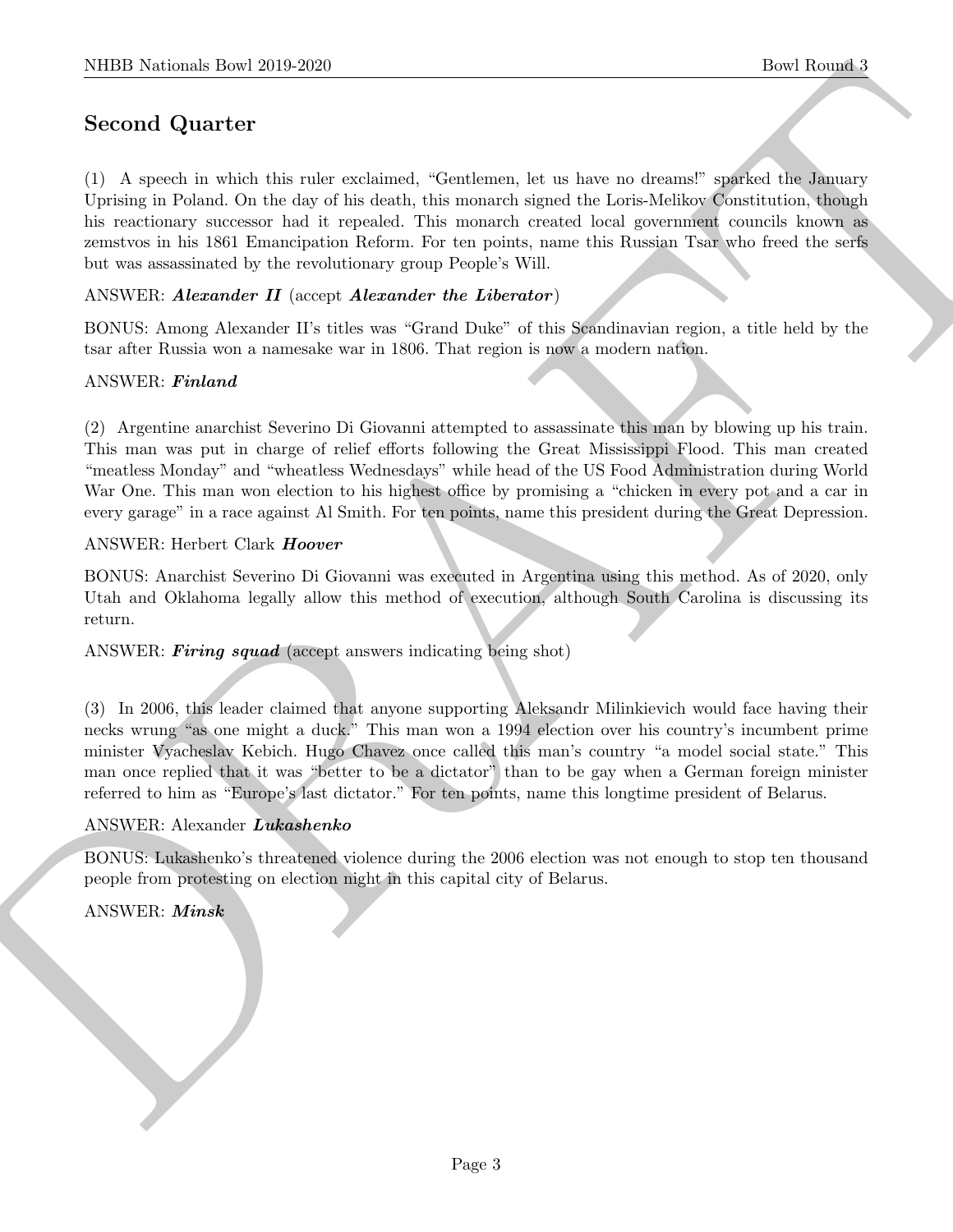(4) The oldest known human remains found in this country belong to the Tabon Man, while the first Austronesians to land in this country arrived at the Batanes Islands. The Laguna Copperplate Inscription is the earliest known dated writing from this country. This country's ancient "Jade Culture" is believed to have originated in Taiwan. Ancient ancestors of the Igorot people in this country built the Banaue Rice Terraces. For ten points, name this southeast Asian archipelago.

#### ANSWER: Republic of the Philippines

BONUS: After the assassination of her husband, Benigno, and the People Power Revolution in 1986, this woman became President of the Philippines.

#### ANSWER: Corazon Aquino

(5) This man wrote that "[Bush] was rarely the voice of realism on the Iraq war" in his book The War Within. A 2003 leak supposedly made this man the first reporter to know that Valerie Plame worked for the CIA. FBI Associate Director Mark Felt was revealed to be the source reporting to this man under the alias "Deep Throat." This man began reporting for the Washington Post in 1971 where he met Carl Bernstein. For ten points, name this man whose work led to Richard Nixon's resignation.

#### ANSWER: Bob Woodward

BONUS: In 2001, Bob Woodward received an award given annually to the "leading figure in the journalism industry" named for this legendary journalist who was the anchor of the CBS Evening News from 1963 to 1981.

#### ANSWER: Walter Cronkite

NIBB Notionals how 2019-2020<br>
(1) The able known there is no analyze for the Roman by the space of the Roman Control of the able to the space of the factor Article computer is a control of the factor of the space of the f (6) For his gallantry during this operation, David Lord received a Victoria Cross after being shot down on a resupply mission. Stanislaw Sosabowski commanded Polish troops during this operation, where the XXX [thirty] Corps's failure to relieve a force in time led to a disastrous battle at Arnhem. During this operation, the First Allied Airborne Army intended to capture bridges to open a British ground assault. For ten points, named this Allied invasion in the Netherlands that failed to secure passage over the Rhine.

#### ANSWER: Operation Market Garden

BONUS: The five most recent Victoria Crosses were received for valor demonstrated in this Asian nation during fighting against the Taliban.

#### ANSWER: Islamic Republic of Afghanistan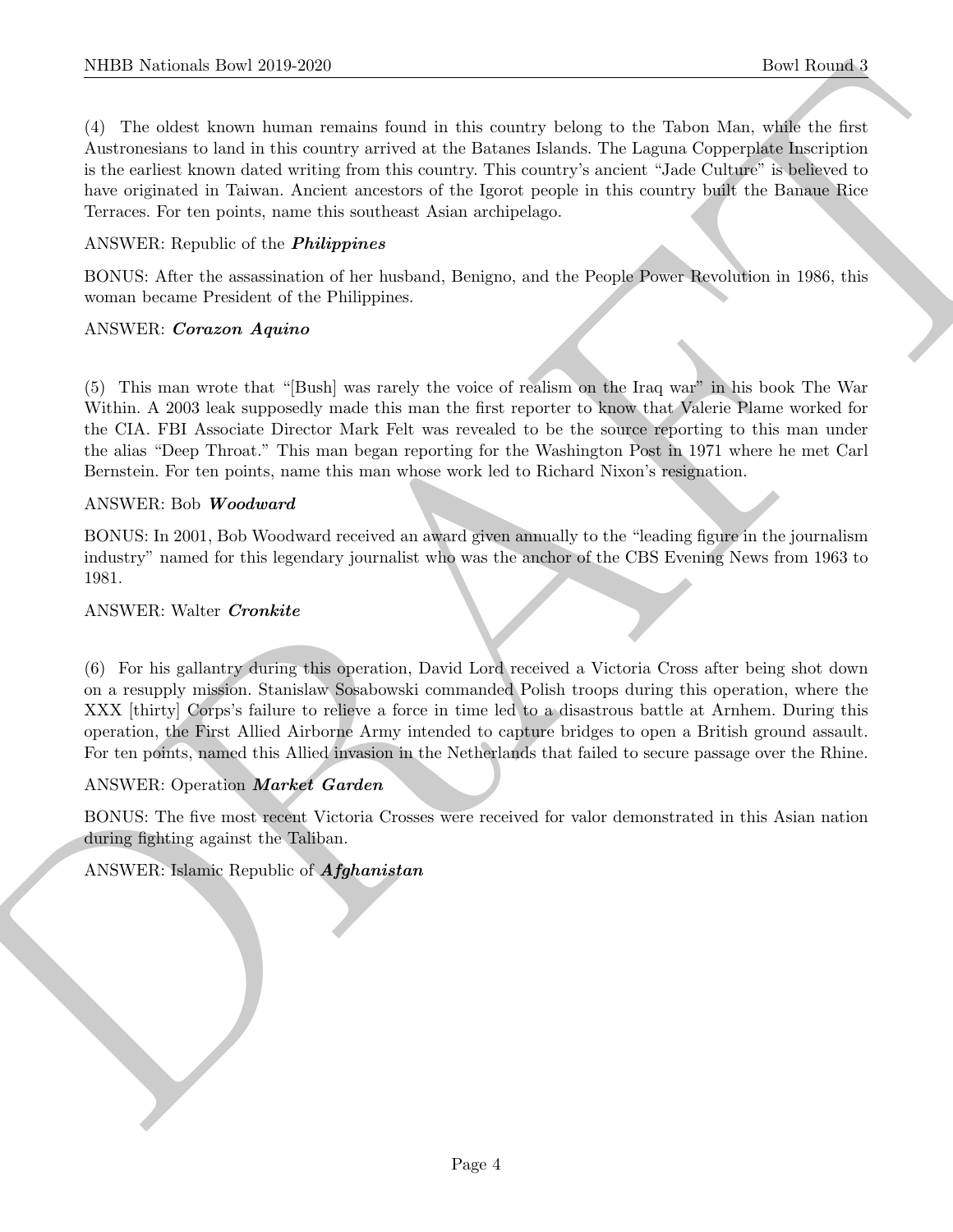NIBB Notional: Bowl 2019-2020<br>
To With Passelian (i.e. gialonogen would also be a basilie correspond of<br>distance absolute to the first of the photospher terms of Passelian and of<br>distance the basiline of the photospher te (7) With Panaetius, this philosopher wrote a treatise on moral obligation dedicated to his son, which he titled De Officis. This philosopher imitated Plato's Republic in the dialogue De Re Publica, where he recounted Roman history and laws. This philosopher accused the title man of plotting to overthrow the senate in his Catiline Orations. This philosopher was assassinated after he wrote the Philippics. For ten points, name this Roman orator and enemy of Mark Anthony.

## ANSWER: Marcus Tullius Cicero

BONUS: The 14th century Renaissance in classical Roman culture is often attributed to the rediscovery of Cicero's work by this Italian poet who is credited with creating the concept of the "Dark Ages."

## ANSWER: Petrarch (accept Francesco Petrarca)

(8) Taxi driver Homer Nida was killed in this city by Roy Belton, who was later lynched. A riot in this city began after Dick Rowland was accused of assaulting elevator operator Sarah Page. A 2001 state commission's study of that riot concluded that this city conspired with the white mob. During that riot in this city, the neighborhood of Greenwood, deemed "Black Wall Street," was firebombed. For ten points, name this city, the site of a 1921 race riot in Oklahoma.

#### ANSWER: Tulsa, Oklahoma

BONUS: In the 1917 Tulsa Outrage, 17 people who worked for this organization were tarred and feathered by the KKK. This Socialist-leaning union included "Mother" Jones and "Big Bill" Haywood.

ANSWER: Industrial Workers of the World (accept  $IWW$ , prompt on Wobblies))

# Third Quarter

The categories are  $\dots$ 

- 1. Ancestral Puebloans
- 2. Valois
- 3. Arab-Israeli Conflicts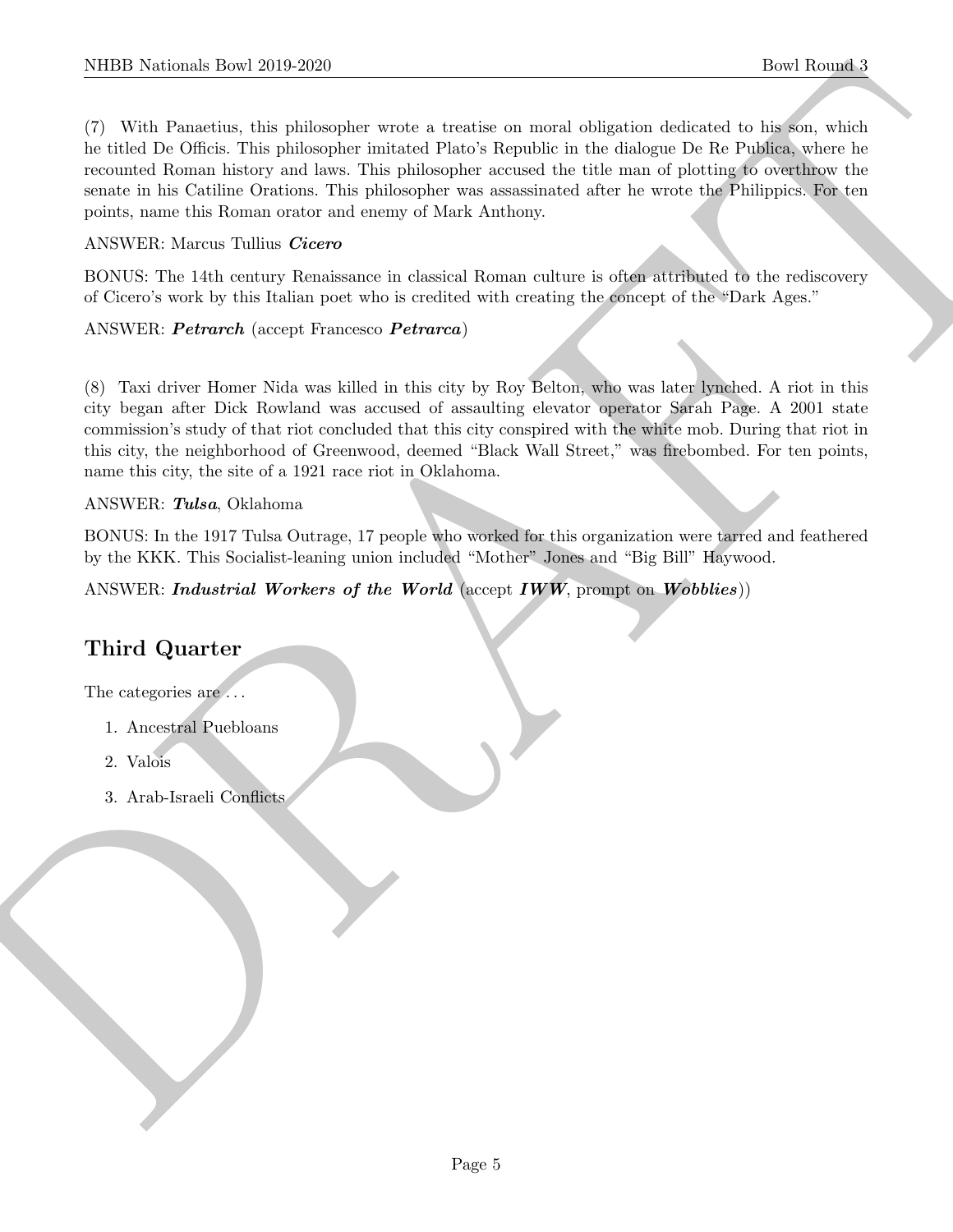Ancestral Puebloans

The Ancestral Puebloans...

(1) Were called "Anasazi," or "ancient enemies," by this Southwestern tribe, the largest in the US

## ANSWER: Navajo

MIDD Notional: Davi 2019-2020<br>
ANCESTRAL PUBLICANS<br>
LAW SERVER AREA (VIBILIALS)<br>
1. West called "Awards" at "instance contries," by this Southwestern while, the largest in the DR<br>
ANNWER: Grand Langer<br>
2.) Are the start kn (2) Were the first known inhabitants of this geographical feature formed by the Colorado River

## ANSWER: Grand Canyon

(3) Are the ancestors of the Ute, the Zuni, and this modern tribe from northeastern Arizona

## ANSWER: Hopi (accept Navajo)

(4) Have many ancestral dwellings still standing at this National Park

## ANSWER: Mesa Verde National Park

(5) Were described in Collapse, a book by this author of Guns, Germs, and Steel

## ANSWER: Jared Diamond

(6) Venerated this trickster figure, who is depicted as a humpbacked flute player

## ANSWER: Kokopelli

(7) Used these underground chambers for decision-making and kachina rites

## ANSWER: Kivas

(8) Are divided into periods like "Basketmaker II" by this classification system

ANSWER: Pecos Classification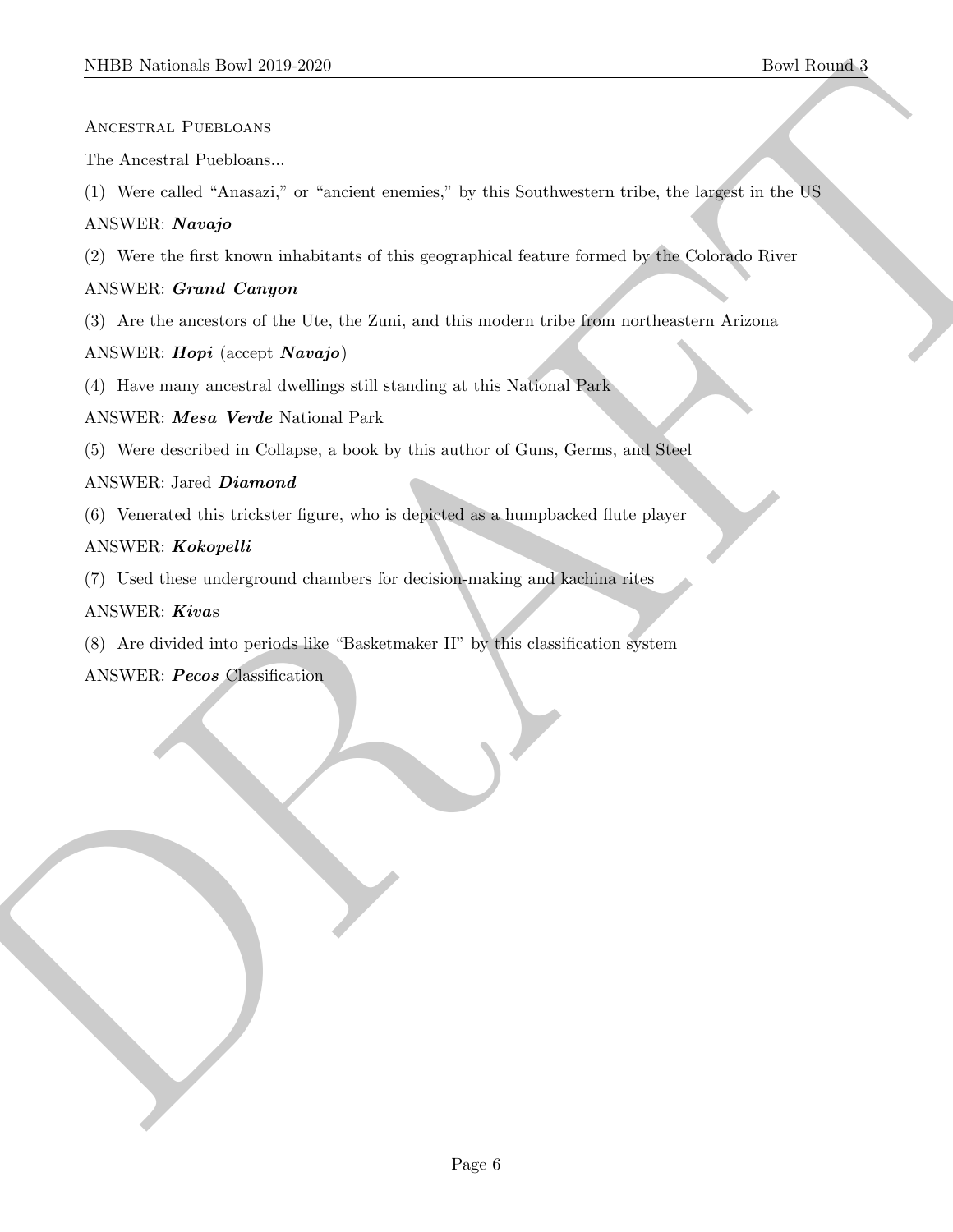## Valois

Name the...

(1) Dynasty that they succeeded after the death of Charles IV

# ANSWER: Capetians

(2) King who fought in the Italian Wars and was captured at the Battle of Pavia

# ANSWER: Francis I

(3) War between France and England named for its duration

# ANSWER: Hundred Years War

MIDD Notional: Dow 2019-2020<br>
Notes<br>
Notes<br>
Notes<br>
Notes<br>
Now the Constraint Figure consider the fact that detected the state of Charles IV<br>
ANNER: Promote Latin Wester War and Simplex moves of the detection<br>
ANNER: Promot (4) Law that prevented female heirs from succeeding to the throne which allowed the accession of the Valois

ANSWER: Salic law (accept Salian law)

(5) French Calvinists who fought the Catholic League in the Wars of Religion

## ANSWER: Huguenots

(6) King known as the "Universal Spider" who seized Burgundy

# ANSWER: Louis  $XI$  (accept Louis the Prudent)

(7) Dauphin supported by Joan of Arc who oversaw the recapture of English territory in France

# ANSWER: Charles VII (accept Charles the Victorious or Charles the Well-Served)

(8) King who was accidentally killed jousting while celebrating the end of the Italian Wars

# ANSWER: Henry II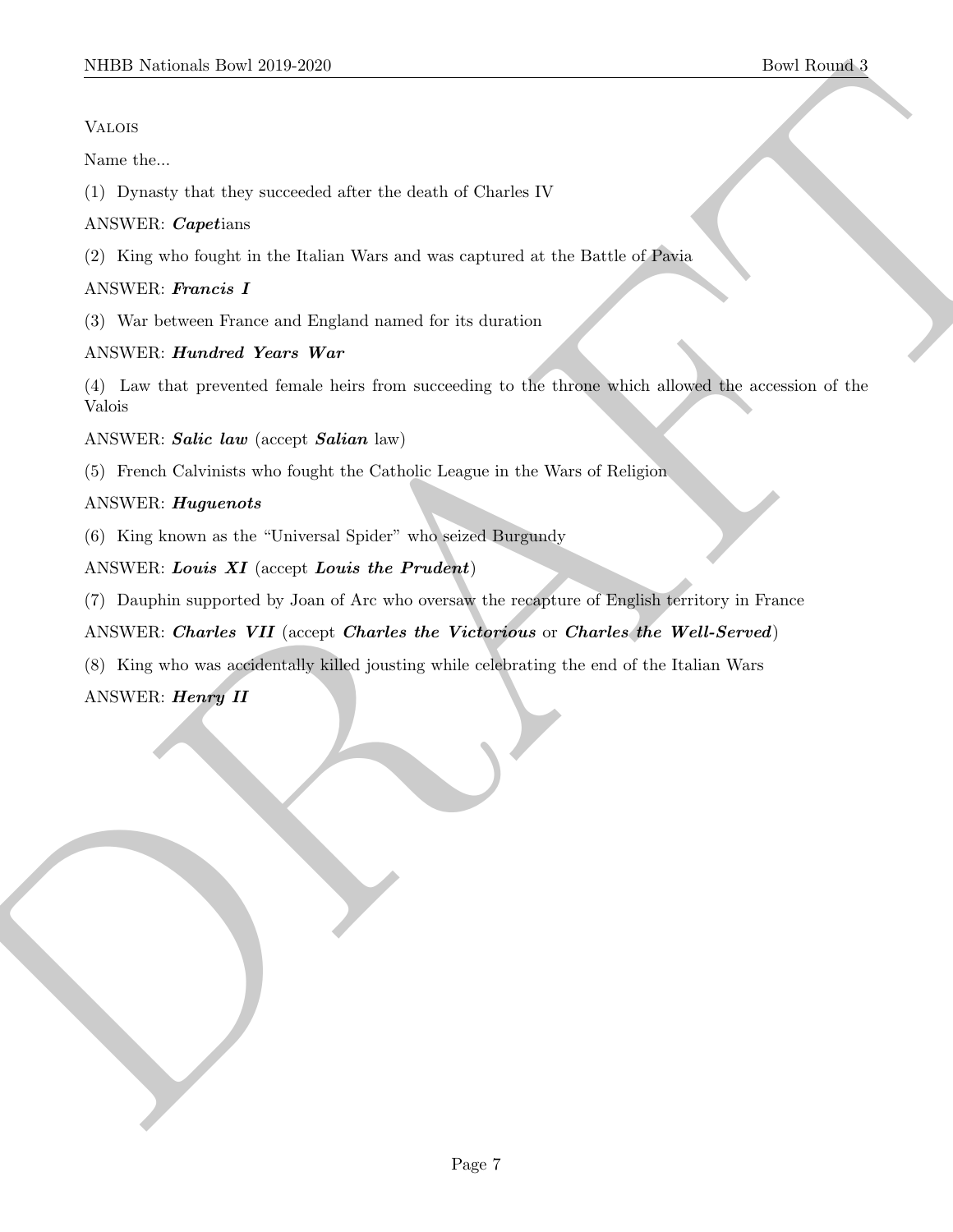#### ARAB-ISRAELI CONFLICTS

Name the...

(1) Largest Israeli city whose control has been contested during many conflicts

#### ANSWER: Jerusalem

(2) Jewish day of atonement on which an Arab coalition launched a surprise attack in 1973

## ANSWER: Yom Kippur (accept Yom Kippur War)

MIDD Neideals Dow 2019-2020<br>
ARAS-1965/213 Concurses<br>
New theoremonic discussions are contracted in the best contracted disting many confiders<br>
(1) Largest band is significant contract line for matrices disting many confid (3) Country that allied with Egypt to invade Israel during that conflict, led by the al-Assad family since 2000

ANSWER: Syrian Arab Republic

(4) First Prime Minister of Israel, in power during the first Arab-Israeli War

#### ANSWER: David Ben-Gurion

(5) American location where a peace treaty was signed between Israel and Egypt in 1978

#### ANSWER: Camp David (accept Camp David Accords, accept Naval Support Facility Thurmont)

(6) Country whose nuclear facilites were bombed by Israel in Operation Opera.

#### ANSWER: Republic of Iraq

(7) Name of a series of Palestinian protests against Israeli occupation from 1987 to 1993 and again in 2000

#### ANSWER: Intifada (accept First Intifada or Second Intifada)

(8) Country Israel invaded in 1982 where Israeli forces were criticized for their role in the Sabra and Shatila massacres

#### ANSWER: Lebanon (accept Lebanese Republic)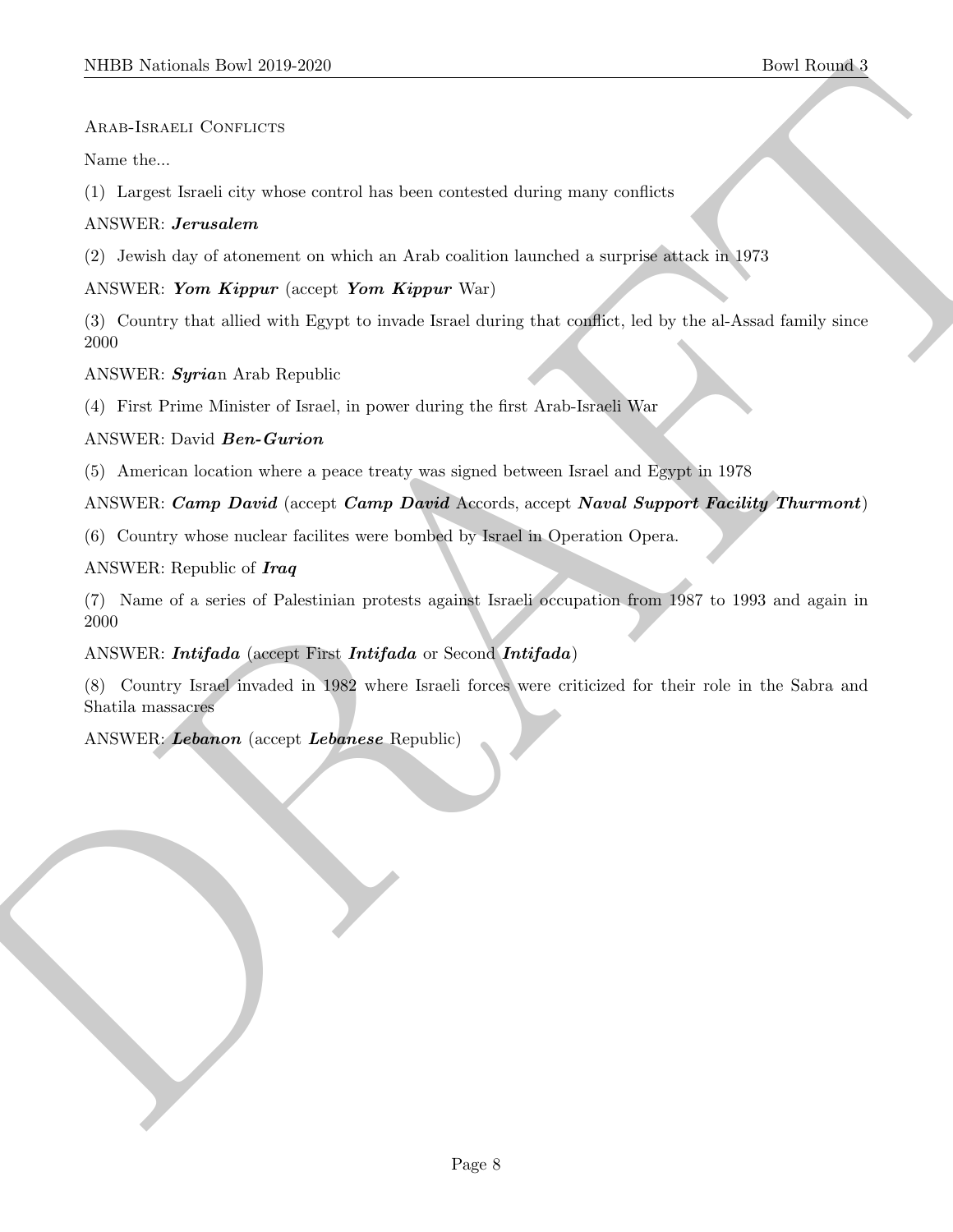# Fourth Quarter

NIBER Noticeals how 2019-2020<br>
Doet Rounds 1<br>
For Rounds 1<br>
Court Quart cert<br>
Court Quart cert<br>
Court Quart cert<br>
Court cert de change ceased at Pearl Harbot, this man, A measure between the<br>
pepular of the problem court (1) After viewing the damage caused at Pearl Harbor, this man claimed "the Japanese language will be spoken only in hell." The phrase "Hit hard, hit fast, hit often" was a popular U.S. (+) Navy slogan that originated with this man. A message sent to this man that popularized the phrase "the world wonders" was sent after he fell for a trap set by the Northern Force that led this man to move Task Force 34 out of position. That message was sent by  $(*)$  Chester Nimitz to this man during the Battle of Leyte Gulf. For ten points, name this U.S. Navy admiral during the Second World War, nicknamed "Bull."

ANSWER: William "Bull" Halsey Jr.

(2) This man signed the Treaty of Durham after defeating a Scottish rebellion by David I at the Battle of the Standard. This man was captured by Robert of Gloucester at the Battle of Lincoln shortly after he had crossed the English Channel to take the throne after learning of William (+) Adelin's death in the White Ship Disaster. In exchange for peace, this ruler signed the Treaty of Winchester to allow  $(*)$  Henry II, the son of his rival, to succeed him. For ten points, name this English king who fought with empress Matilda in the Anarchy, the only British ruler between the houses of Anjou and Normandy.

#### ANSWER: *Stephen* of Blois

(3) William R. Cooper argued that this god was the primary inspiration for Jesus Christ. The Younger version of this god was depicted sucking his finger while the Elder version's eyes were the sun and the moon. According to  $(+)$  Macrobius's Chronicon and the works of Epiphanius of Salamis, this god was worshiped during winter solstice festivals. A conflict with Egypt's southern neighbors may have influenced this god's conflict with his uncle  $(*)$ Set, who had ripped this god's father apart to usurp the throne. For ten points, name this falcon headed god of the sky, the son of Isis and Osiris.

ANSWER: *Horus* (accept *Her*, accept *Heru*, accept *Hor*, accept *Har*)

(4) The first British minister in this country was John Wilton who was deployed following the creation of the Trucial States. This country was shelled by the British East India Company in retaliation for piracy in 1821. This country's Bani Khalid tribes were conquered by a coalition of the Emirate of Diriyah, (+) Oman, and the Ottoman Empire in the late 1700s. This country has been ruled by the House of Thani since 1868. In 2010, this country was chosen to be the first Arab country to host the  $(*)$  FIFA World Cup in 2022. For ten points, name this peninsular country where the state-owned Al Jazeera Media Network was founded.

#### ANSWER: State of Qatar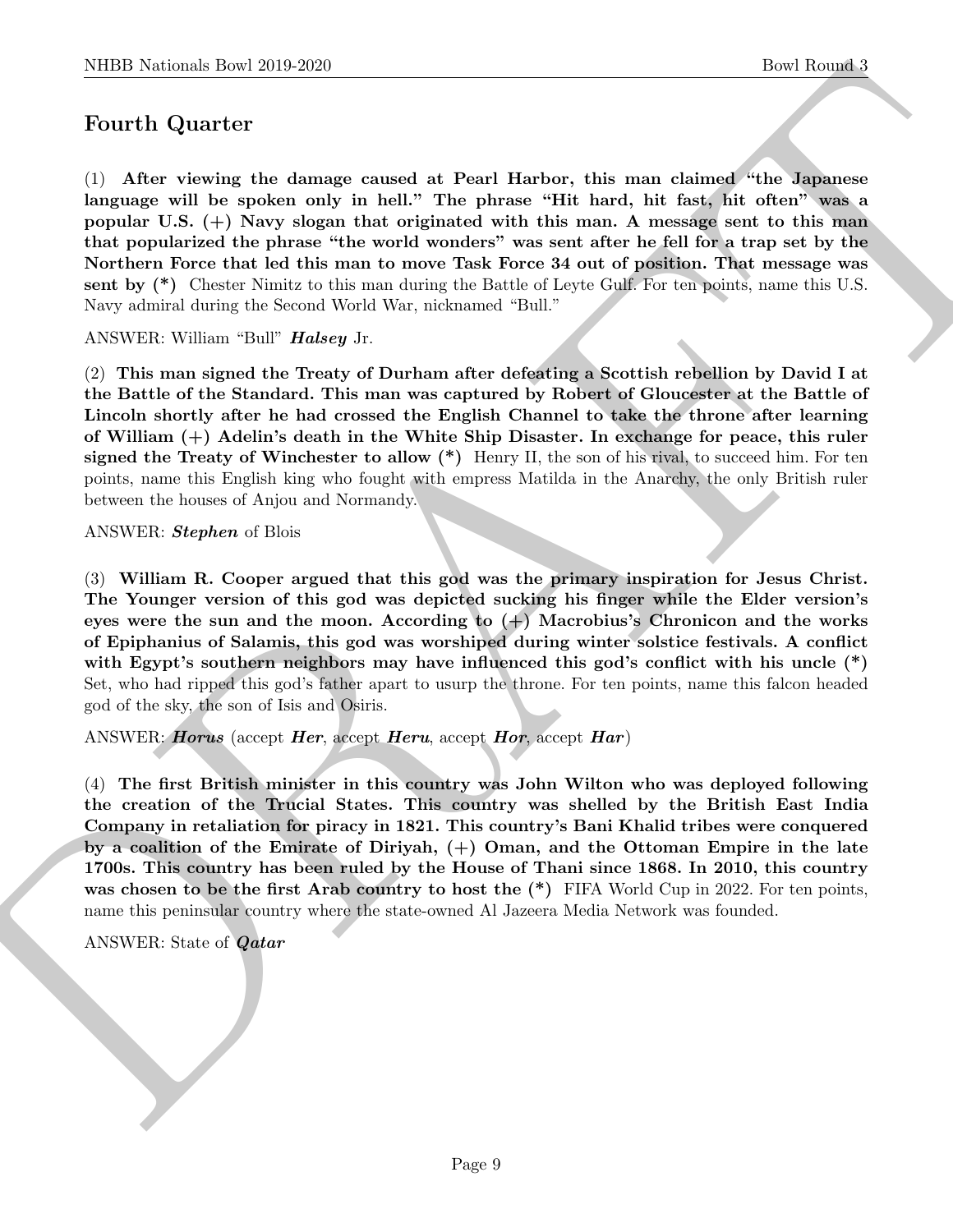(5) The death of a king with this name prompted Paul Hindemith to compose his Trauermusik. Another composer wrote four anthems, including Zadok the Priest, for a king with this name. According to legend, a king with this name began a  $(+)$  tradition by standing up during a movement of an oratorio. Another king with this name attended a concert aboard a barge on the Thames River, the premiere of (\*) Water Music. For ten points, give this name of the monarch in attendance for Handel's Messiah, a name shared by six British kings.

ANSWER: George (accept George V prior to "Zadok")

(6) The instigator of this event suggested it was justified by a false flag attack on a radio station in Silesia, the Gleiwitz incident. This event was codenamed Operation White and featured ineffective cavalry charges on horseback against (+) panzers. This event was decided in its early days by the "Battle of the Border" and culminated with the Battle of Kock. The Katyn Forest massacre was perpetrated shortly after this event concluded. (\*) Germany and the Soviet Union split up the spoils of, for ten points, what aggressive action on September 1, 1939 that began World War Two?

ANSWER: Invasion of Poland (accept September Campaign, 1939 Defensive War, or Poland **Campaign**, accept other answers that indicate **Poland** being attacked by Germany)

(7) A document drafted in this city called for a bicameral parliament divided into a House of States and a House of Commons. The May Uprisings arose as a campaign to recognize a document that had been drafted in this city's (+) St. Paul's Church in the wake of the March Revolution. Jury trials for criminals and a constitutional monarchy led by Frederick William IV were among the provisions of that document created by this city's  $(*)$  namesake 1848 parliament that was the first freely elected parliament in Germany. For ten points, name this city located on the River Main [MINE]

ANSWER: Frankfurt am Main, Germany

NIBB Noticeals how 2019 2630<br>
(best Rowsel 1<br>
(c) The distribution (best Rowsel 1<br>
(c) The distribution is compared Poul Himbonida (b) converted Poul Himbonida (b) converted by the<br>state of a kine with the animal Accordin (8) The protagonist of this work is buried at Fort Adams after dying on board the USS Levant, aboard which he created a painting showing a bald eagle that has lightning "blazing from its beak." The protagonist of this work is thought to have been inspired by the Ohio Democrat (+) Clement Vallandigham, and the work itself was written to bolster Union support in the North. In this work, an accomplice of Aaron Burr named (\*) Philip Nolan is exiled to prevent him hearing about developments in the United States after 1807. For ten points, name this Edward Everett Hale short story about a figure banished from his homeland.

ANSWER: "The *Man Without a Country*"